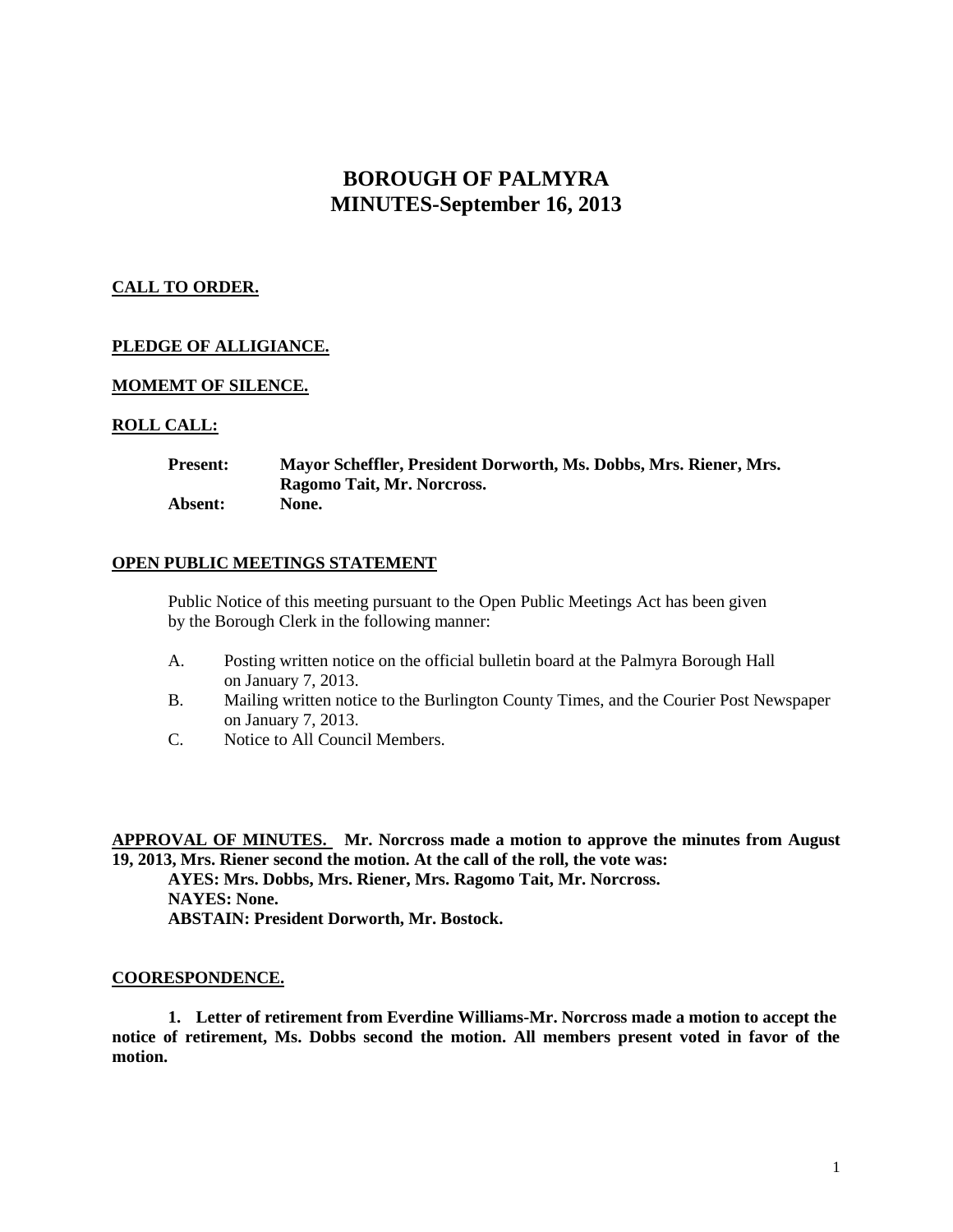# **PROFESSIONAL UPDATES.**

**A. Environmental Resolutions-Joseph Hirsch was present for ERI. Mr. Hirsch gave an update on the construction schedule for Parry Avenue and Charles Street award. Mr. Hirsch advised council that the grant application for West Second Street was due on September 20th .**

# **ORDINANCES ON SECOND READING. (public hearing).**

**A. Ordinances 2013-27, An Ordinance Repealing The BID (Business Improvement District). Mayor Scheffler explained that this ordinance would be continued till the October 21st council meeting. President Dorworth made a motion to open the ordinance for a public hearing, Mr. Bostock second the motion. All members present voted in favor of the motion. No one from the public wishing to be heard, President Dorworth made a motion to close the public hearing, Mr. Bostock second the motion. All members present voted in favor of the motion. Ms. Dobbs made a motion to continue the ordinance, President Dorworth second the motion. All members present voted in favor of the motion with Mr. Bostock abstaining.** 

# **ORDINANCES ON FIRST READING. (public hearing on October 21).**

**A. Ordinance 2013-28, An Ordinance Amending Ordinance 2013-17, An Ordinance Of The Borough Of Palmyra Requiring The Issuance Of A Certificate Of Occupancy Upon The Sale Of Any Residential Property And Ordinance 2013-25 Which Amended Same. Mayor Scheffler discussed that this ordinance is being introduced after meeting with Mrs. Byrem and other realtors. The group had several very good suggestions to add to the ordinance or amend. Mayor Scheffler explained that the realtors are looking for an extension of time with temporary certificates of occupancy, an owner could obtain a certificate of occupancy before listing the home and it would be good for 6 months from date of issue and lower the reinspection fee. Mr. Norcross made a motion to introduce the ordinance on first reading, Mrs. Ragomo-Tait second the motion. At the call of the roll, the vote was:**

**AYES: President Dorworth, Ms. Dobbs, Mrs. Riener, Mr. Bostock, Mrs. Ragomo-Tait, Mr. Norcross.**

**NAYES: None. The ordinance was adopted on first reading and will be heard on second and final reading after a public hearing on October 21, 2013.**

**NEW BUSINESS. Consent Agenda- Items A-S will be enacted as a single motion, if any resolution needs additional discussion it will be removed from the consent agenda and voted on separately. Mayor Scheffler read the titles of the resolutions into the record. Mrs. Riener requested that resolution 2013-197 be removed from the consent agenda. President Dorworth requested that resolution 2013-201 and 2013-202 be removed from consent agenda. Mr. Bostock requested that resolution 2013-210 be voted on separately.**

**A. Resolution 2013-197, Resolution Awarding Charles Street Improvement Project To Charles Marandino LLC In The Amount Of \$301,927. Ms. Dobbs made a motion to approve the resolution, President Dorworth second the motion. At the call of the roll, the vote was:**

**AYES: President Dorworth, Ms. Dobbs, Mr. Bostock, Mrs. Ragomo-Tait, Mr. Norcross.**

> **NAYES: None. ABSTAIN: Mrs. Riener.**

**B. Resolution 2013-198, Resolution Approving To Submit A Grant Application And**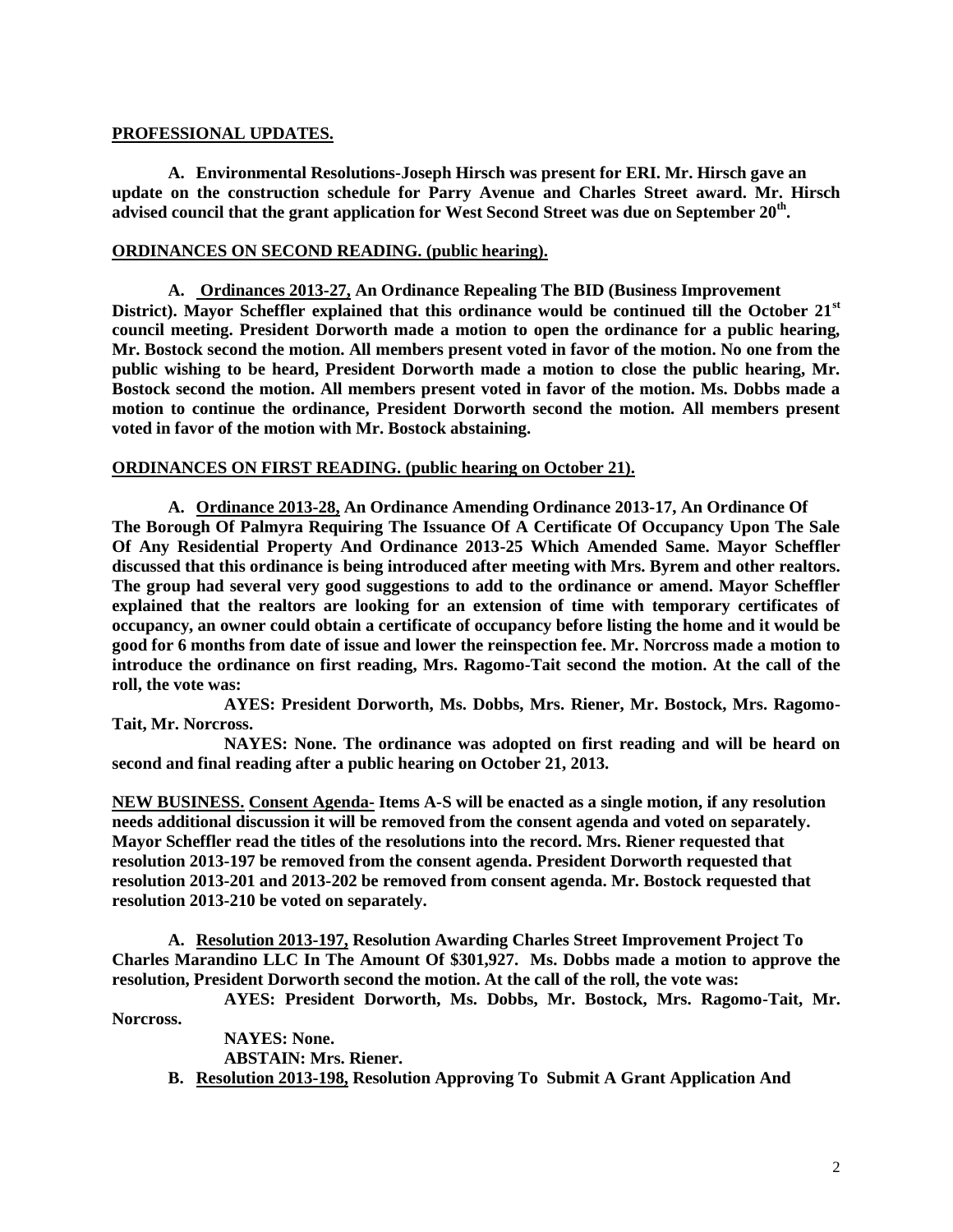**Execute A Grant Contract With The New Jersey Department Of Transportation For The Broad Street Traffic Calming Project.** 

**C. Resolution 2013-199, Resolution Approving To Submit A Grant Application And Execute A Grant Contract With The New Jersey Department Of Transportation For The West Second Street Improvements Project.**

**D. Resolution 2013-200, Resolution Approving To Submit A Grant Application And Execute A Grant Contract With The New Jersey Department Of Transportation For The South Broad Street Improvements Project.**

**E. Resolution 2013-201¸ Resolution Authorizing Contract With Approved State Contract Vendor #83457 Pierce Manufacturing Inc. For Purpose Of Purchasing Goods Or Services Pursuant To N.J.S.A. 40A:11-12a-(Firetruck).**

**F. Resolution 2013-202, Resolution Authorizing The Purchase Of Miscellaneous Additional Options For Pierce Fire Truck For Independence Fire Company #1. Mrs. Riener made a motion to approve Resolutions 2013-201 and 2013-202, Ms. Dobbs second the motion. At the call of the roll, the vote was:**

**AYES: Ms. Dobbs, Mrs. Riener, Mr. Bostock, Mrs. Ragomo Tait, Mr.** 

**Norcross.**

**NAYES: None. ABSTAIN: President Dorworth.**

**G. Resolution 2013-203, Resolution Appointing Clarence Belton, Jennifer O'Connell and Richard Mood As Substitute Crossing Guards.**

**H. Resolution 2013-204, Resolution Authorizing Refund Of Overpayment Due To Double Payments For 3303 Ebbtide Lane.**

**I. Resolution 2013-205, Resolution Authorizing The Purchase Of Three (3) Patrol PC In-Car Mobile Computers Including Mounts Per State Contract #81300 T0106 From Patrol PC In the Amount Of \$15,233.70.** 

**J. Resolution 2013-206, Resolution Awarding Engineering Services To Environmental Resolutions For Fire Alarm System Modifications.**

**K. Resolution 2013-207, Resolution Appointing Tracy Kilmer As Housing Official Till December 31, 2013.**

**L. Resolution 2013-208, Resolution Appointing CGP & H As Housing Inspectors. Mayor Scheffler explained that due to time constraints, Community Grants and Planning would be performing the rental inspections till the end of the year for a cost of \$5400. for the remainder of the year.** 

**M. Resolution 2013-209, Resolution Authorizing The Payment Of Bills For The Month Of August 2013 In The Amount Of \$211,468.78.**

**N. Resolution 2013-210-, Resolution Authorizing Payment To Rileighs Outdoor Décor For Holiday Decorations In The Amount Of \$3,150.00. Ms. Dobbs made a motion to approve Resolution 2013-210, Mrs. Riener second the motion. At the call of the roll, the vote was:**

**AYES: President Dorworth, Ms. Dobbs, Mrs. Riener, Mrs. Ragomo Tait, Mr. Norcross.**

**NAYES: None.**

**ABSTAIN: Mr. Bostock.**

**O. Resolution 2013-211, Resolution Appointing Chief Scott Pearlman As Liaison To The NJ Department Of Health For The Purpose Of Coordinating The Hepatitis Inoculation Fund Reimbursement Program.** 

**P. Resolution 2013-212, Resolution Appointing Robert A. Verry Of South Bound Brook As Hearing Officer For The Borough Of Palmyra Police Department.**

**Q. Resolution 2013-213, Resolution Authorizing Purchase Of Ready Solutions**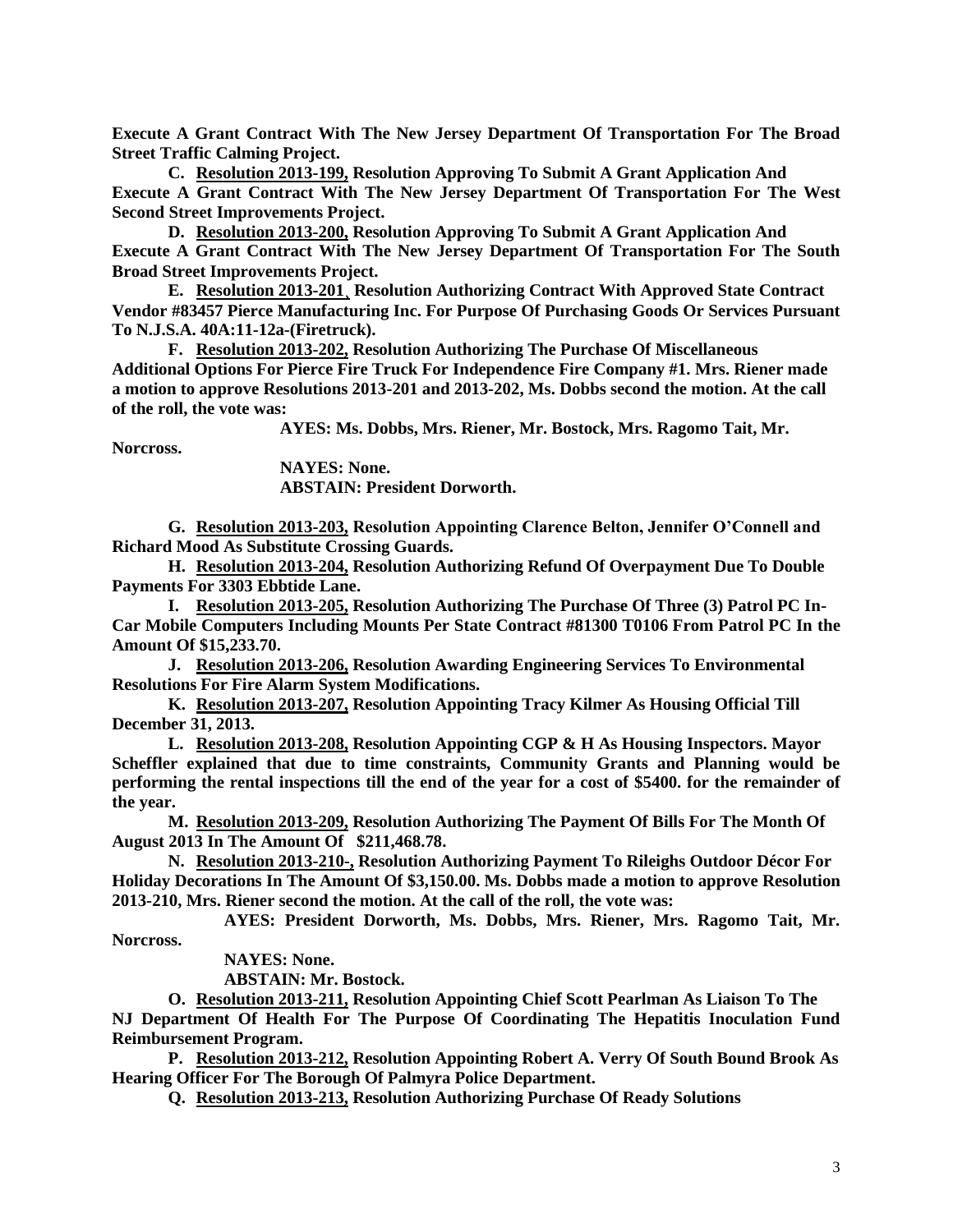**READYcomm Web Application With GEO-Mapping Program For \$705.00 Which Is 50% Of The Cost With The Balance Funded By Burlington County OEM. Mr. Dreby explained that this will allow residents to go online to report down trees, trash issues and have direct email to OEM.**

**R. Resolution 2013-214, Resolution Setting The Fee For Rental Unit And Certificate Of Occupancy Inspection Fees Pursuant To Ordinance 2013-23 And Ordinance 2013-25. Mayor Scheffler discussed that the fees will be \$75.00 per unit with an additional \$4.00 administration fee. President Dorworth made a motion to approve Resolution 2013-198 and 2013-200, 2013-203 to 2013-209, Resolution 2013-211- 2013-214, Mr. Bostock second the motion. At the call of the roll, the vote was:**

**AYES: President Dorworth, Ms. Dobbs, Mrs. Riener, Mr. Bostock, Mrs. Ragomo Tait, Mr. Norcross.**

**NAYES: None.**

**S. Approval of Bingo License- Independence Fire Co #1. Mr. Norcross made a motion to approve the bingo license, Mrs. Riener second the motion. At the call of the roll, the vote was:**

> **AYES: Ms. Dobbs, Mrs. Riener, Mr. Bostock, Mrs. Ragomo Tait, Mr. Norcross. NAYES: None.**

**ABSTAIN: President Dorworth.**

**T. Approval of Treasurer's Report-August, 2013.Mr. Norcross made a motion to approve the treasurer's report, Mrs. Riener seconds the motion. All members present voted in favor of the motion.**

## **DISCUSSION ITEMS.**

**Mr. Norcross discussed that he would like to see Ordinance 2009-12 amended by the Land Use Board and brought back to Borough Council. There are many trailers in the Borough that no longer fit the measurements of the ordinance. Many trailers are over the length limit and residents are no longer able to park their trailers or RV's in their driveways or yard. Mrs. Riener discussed that there are also several other amendments that are needed like the regulation for inflatable pools. Mr. Gural explained that the ordinance would be introduced at a council meeting and than sent to the Land Use Board for comments and review. Mr. Rosenberg explained that the amendment can be also sent to the Land Use Board first if council desires. Mrs. Riener would like to have a committee review all of the amendments. Mr. Norcross would like to be a part of the committee as well to review the ordinance. Mrs. Riener and Mr. Norcross will meet with Mrs. Kilmer to review the ordinance.**

## **COMMITTEE REPORTS.**

**Parks and Playground-Mr. Norcross met with all of the sports associations along with Mrs. Ragomo Tait and Mr. Gural. Football has received a donation for a scoreboard for Legion Field with no cost to the Borough. The sports associations will meet with the Borough every four months to keep the communications open. Public works will be turning over the dirt in the field. There needs to be more security for the bathrooms and concession stand. Mayor Scheffler discussed that background checks are also needed for all coaches. Mr. Norcross announced that there is a fund raiser for breast cancer at the Palmyra Cove on September 22.**

**Public Events- Mrs. Ragomo Tait reported that there were a total of 5 movies for the season with the last one being the Rocky Horror Show on October 26 at 10pm. The committee is working on the Halloween Parade. Mrs. Ragomo Tait is having students from the high school scrap the benches at the War Memorial so that they can be repainted.** 

**Public Safety. President Dorworth reported that the police department report is on file and council members have been given a copy. President Dorworth and members of the fire and police department attend a memorial service for September 11 in Moorestown; it was a very nice ceremony. Chief Pearlman had received two thank you letters-one from the Islamic Center for**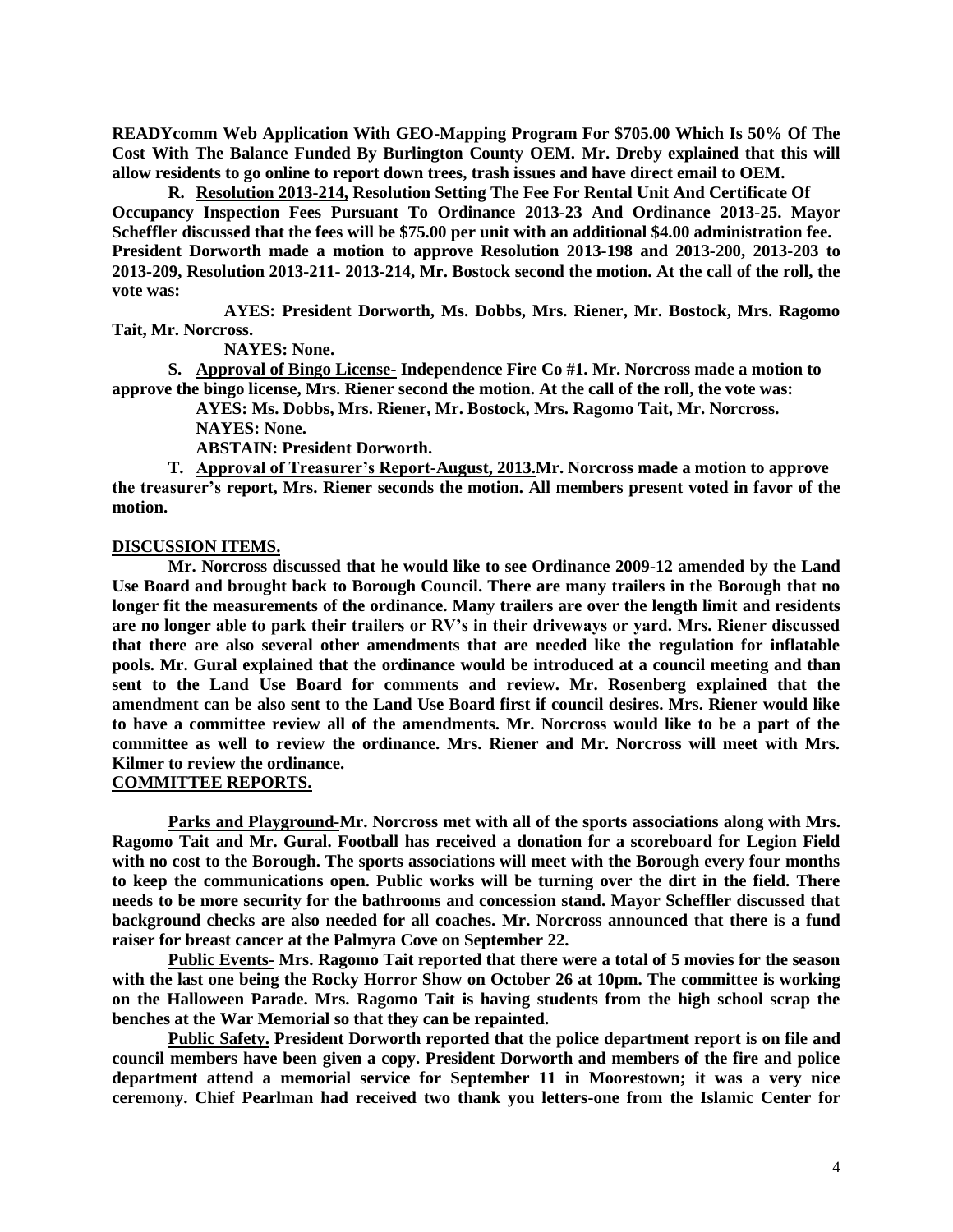**assistant with a funeral service and another from a resident on Washington Street for the department responding to a noise and calming her fears. The department is working on criminal complaints that have increase over the last six months. President Dorworth thanked everyone who responded and worked on the fire in Delanco at the Dietz and Watson plant. Ronald Holt from the Board of Education and broke his ankle at the fire and continue to work there as a volunteer.**

**PUBLIC WORKS- Ms. Dobbs reported that the public works/sewer department report is on file. Mr. Ryan announced that October is the last brush pick up and leaves will start in November. Ms. Dobbs inquired if public works is ready for a hard winter of snow this year. Mr. Ryan explained that he will meet with Ms. Dobbs to review the preparations for the winter.** 

**LAND USE BOARD- Mrs. Riener reported that the Land Use Board is meeting on Wednesday the 18th .** 

**Mayor Scheffler-informed council that she, Mr. Kirchner and Mr. Gural had met with the DEP about issues involving the sewer plant and to request for help. The Lt. Governor was in town for a visit and Mayor Scheffler thanked all the businesses for their cooperation and attendance with the Lt. Governor. The county is going to single stream recycling which means that all recycling next year will be placed in the large blue buckets. Any residents wishing to order another bucket needs to apply on line at the county website or call county recycling by September 30, 2013.**

**PUBLIC COMMENTS. Mr. Norcross made a motion to open the meeting to the public, President Dorworth second the motion. All members present voted in favor of the motion.**

**Mrs. Nowiciki-Morgan Avenue inquired as to the discussion on the trailers and the RV's as she could not hear council members. Mr. Norcross explained that the Land Use ordinance of the Borough requires that trailers and campers be less than 21 feet to be parked in the Borough. Mr. Norcross explained that he would like to have the council and land use board review the ordinance to increase the length of the trailers or campers allowed. Mrs. Nowiciki discussed that she agrees with the ordinance being amended as there are several campers parked in the town. Mr. Norcross explained that he is recommending that no length be listed in the ordinance.**

**Mr. Pfeifer-E. Charles Street explained that he walks all over the borough and that he has noticed several issues with sidewalks. The sidewalks on East Charles Street are in good shape, but yet the Borough has issued violations to several of the residents to repair their sidewalks. The trees are mostly the issues with the broken sidewalks and they belong to the borough. Mr. Pfeifer would like to see who is complaining about the sidewalks and how many actual complaints the Borough has received. Mayor Scheffler responded that there have been quite a few issues with broken sidewalks and that the Borough is in the process of a lawsuit due to sidewalks. A gentleman whom is blind has also requested at several council meetings to have sidewalks repaired and additional cross lights installed. The JIF Insurance Company has been working with the Borough as well as code enforcement to address the sidewalks. The trees can be an issue and if the sidewalk cannot be fixed or the tree is dying the shade tree committee will give permission to have tree removed. The tree removals are done on case by case bases and that many times the sidewalk can go around the tree. Mayor Scheffler explained that the entire boroughs sidewalks will be inspected as required by the JIF Insurance and code enforcement will be issuing warning violations. There is no fine attached to the warning letters at the current time. Mr. Pfeifer explained that there are many more streets in the borough that are worse than Charles Street who should get the violations.** 

**Mr. Boyell-Moorestown discussed that the Borough's website does not have the recent ordinances listed for review. The standards that are listed on the website are in error or incorrect, the property management code section #3 does not appear on web browser and that the Borough needs to take measures to ensure that users of the website can obtain the information. Mayor Scheffler replied that the Borough's website was one of the top ten in the county and that Mr. Boyell should notify the Borough if there is trouble with the site.**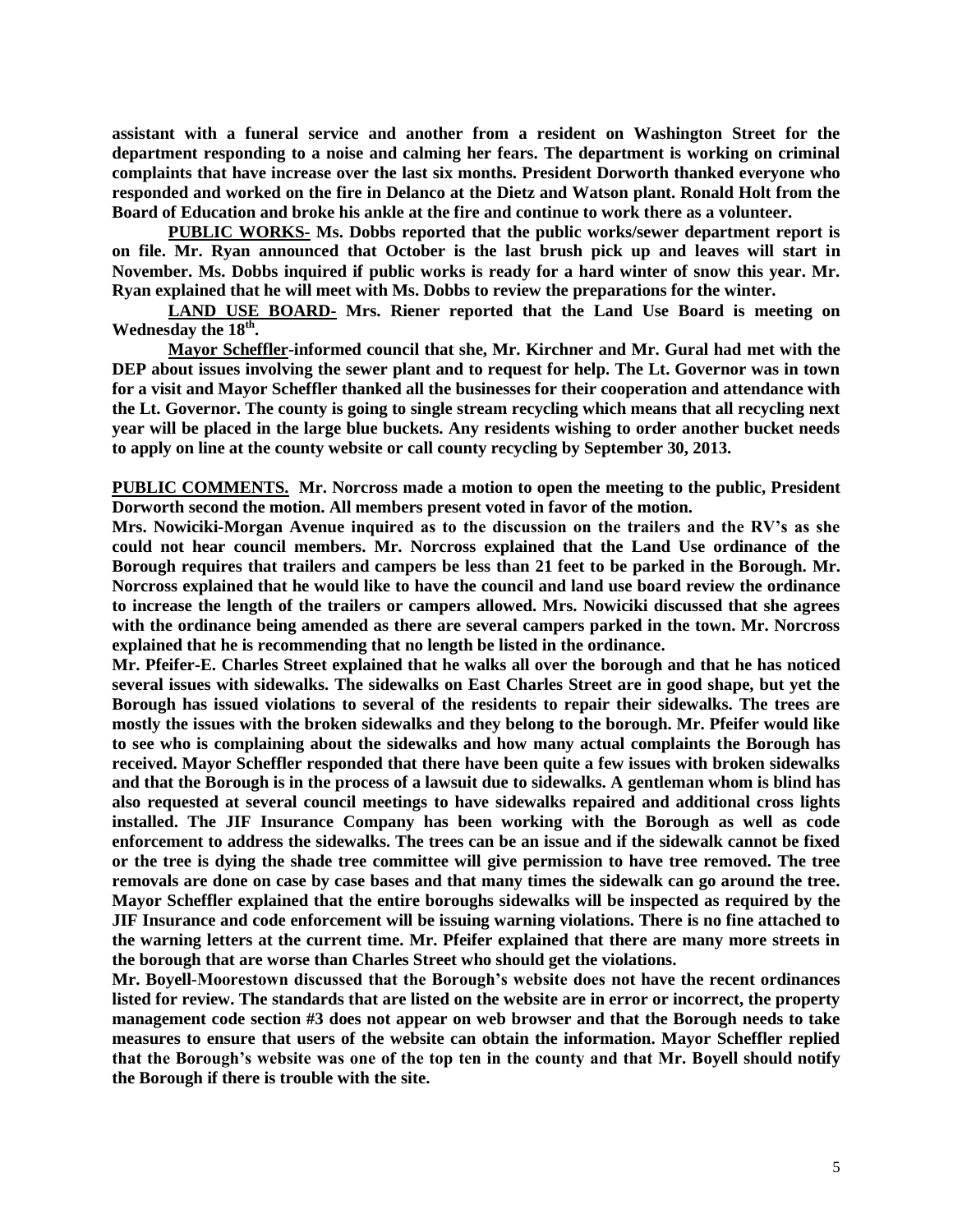**Ms. Veitenheimer-Rowland inquired if the mosquito spraying was done all over town. Mayor Scheffler explained that the truck did not come down Charles Street and that it is upto Burlington County as to what is sprayed. Mr. Norcross replied that the county does have to notify the Borough when they are in town. Mayor Scheffler explained that the county calls Borough Hall the day before to state that they are going to spray for mosquitos the next day. The Borough places the information on the website so that the public is aware that the mosquito truck will be in the Borough. Ms. Veitenheimer discussed that the county needs to provide more information to the Borough and that she signed up for Nixle and did not receive a notice from the county about spraying. Mrs. Ramono Tait explained that when you sign up you have to check off whom you want to receive notifications from.** 

**Mr. McElwee-Columbia Avenue inquired if Charles Street was going to be done when the children were in school. Mayor Scheffler replied that the contractor is aware that the school children will be present and that their safety is a major concern. Mr. McElwee thanked Mrs. Ragomo Tait for getting the school children to help with the benches at the War Memorial and apologized for the homecoming being cancelled.** 

**Mrs. Shea-Riverton-inquired about the resolution for CPG & H. Mayor Scheffler explained that the rental registration fee would be \$79.00 with \$75.00 going to the CPG & H for doing the inspections. This fee would also include the annual \$35.00 for the fire inspection that is required. Mrs. Shea inquired as to the total cost of all inspections. Mayor Scheffler replied that the council has only authorized for this year a total of \$5400.00 to CPG & H. Mrs. Shea inquired if the fee would increase every year? Mayor Scheffler explained that the inspection contract would be advertise every year for pricing and that there is no way to guarantee what the cost will be in future years. Mrs. Shea inquired if there is a job description for the housing inspectors. Mr. Gural replied that the description is built into the ordinance for the housing department. Mrs. Shea discussed that she attempted to review the budget on line to figure out the town's income and expenses and also the debt. She inquired as to how much debt and what the town owes for the year is. Mayor Scheffler explained that because it is government there are several different issues when looking at the budget. There is no income in and income out like in a resident's private budget. The budget process is done in February every year and that the council goes through the budget line by line at a public hearing. Mr. Gural explained that all documents including the annual audit are on line, but Mrs. Shea could speak with Mrs. Lewis the CFO for a better explanation as to how to follow the budget.** 

**Mr. Radar-Harbour Drive inquired if a member of council is a liaison to the Senior Group. Mayor Scheffler explained that she talks regularly to Mrs. Jones who is in charge of the senior group. Mr. Radar would like to see a councilmember attend the Senior Group's meetings monthly which start at 10am. Mrs. Riener discussed that council will reach out to Mrs. Jones first before attending since she is in charge of the group. Mr. Radar inquired as to the status of having a doorbell installed at the front doors, so groups using the center are aware that someone is wanting to enter. Mrs. Ragomo Tait discussed that all of the clocks should be put in place and that they will work on the doorbell.** 

**Mrs. Fallows-Moorestown inquired in regards to the company doing inspection if it will go in January. Mr. Gural explained that the fee will be generated by the bidding process and that it will be an award of professional services. The request for proposals for all of the professionals are sent out in November for award in January of each year. Mrs. Fallows inquired if the Borough anticipates all rentals to be inspected by the end of the year. Mr. Gural replied that all of the rentals that have applied will be completed before the end of the year, but if there no rental registration form on file the Borough will have to track down the property owner, which will take additional time.** 

**Mr. Kay-West Second Street-inquired if the rental checklist was available online for property owners to review. Mr. Gural explained that as part of CPG & H contract they are working with the**